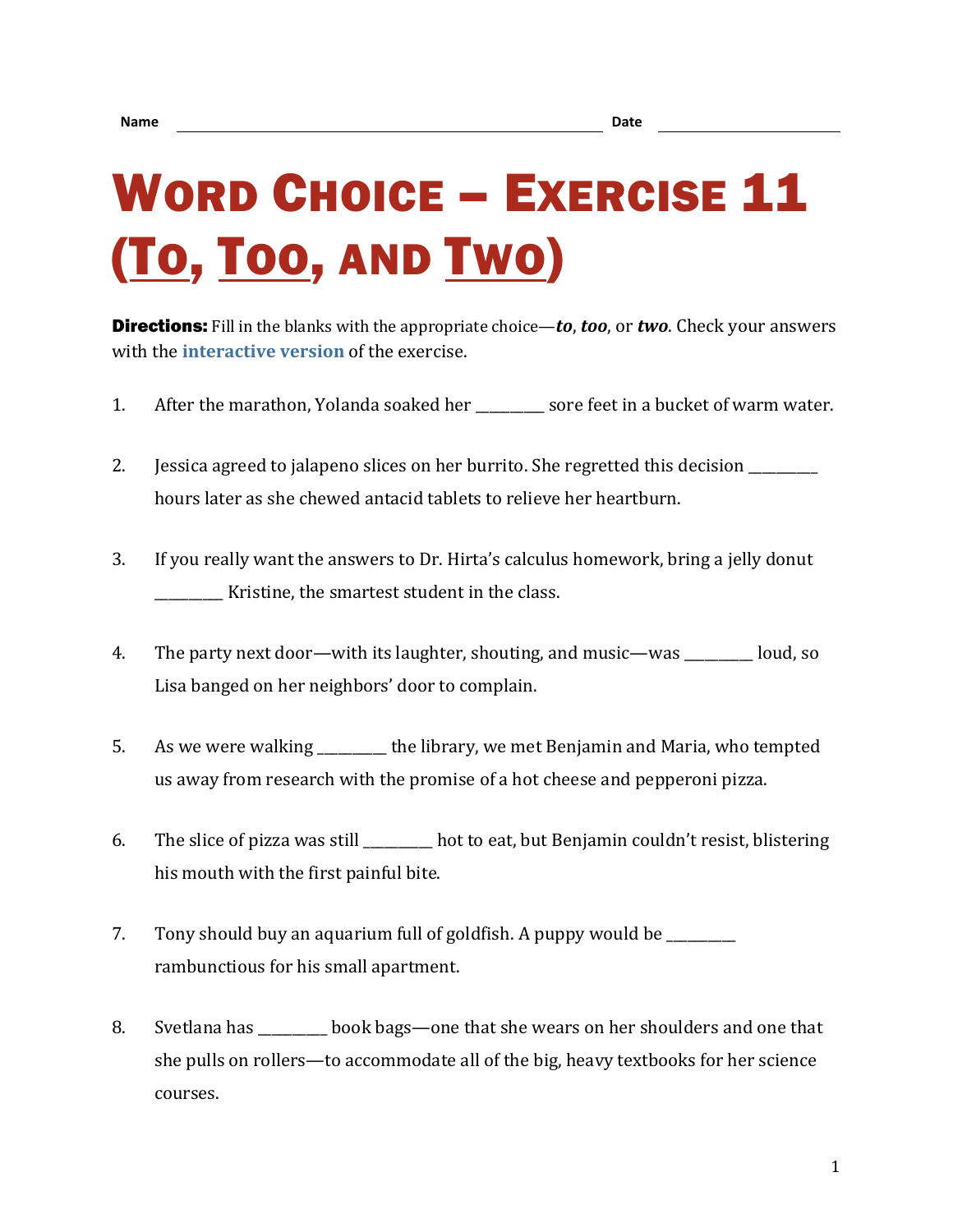- 9. If you purchase \_\_\_\_\_\_\_\_\_\_ parakeets, they will sing to each other instead of interacting with you.
- 10. Whenever our parakeet chirps \_\_\_\_\_\_\_ loudly, we throw a towel over his cage.
- 11. Instead of researching killer whales for Marine Biology, Jorge went \_\_\_\_\_\_\_\_\_\_ the beach.
- 12. Martin dreaded going the movies with his young cousins because they started popcorn fights whenever the action onscreen got too slow.
- 13. Diane was \_\_\_\_\_\_\_\_\_\_ short to reach the oatmeal, so the friendly stock clerk grabbed a box for her.
- 14. Gordon didn't want \_\_\_\_\_\_\_\_\_\_ miss Spanish class if his teacher Señora Álvarez was rewarding right answers with lollipops.
- 15. We watched Sam lick the \_\_\_\_\_\_\_\_\_ fingers that he ran through the icing of Betty Lou's birthday cake.
- 16. When Randall heard that Betty Lou got a pet tarantula, he wanted one
- 17. Randall picked up the tarantula, hoping \_\_\_\_\_\_\_\_\_\_ impress Betty Lou, who had a 10 foot albino python draped over her shoulders.
- 18. When Betty Lou accused Randall of being a coward, he \_\_\_\_\_\_\_\_\_\_ allowed the tarantula to crawl on his head.
- 19. Boom! Boom! We heard \_\_\_\_\_\_\_\_\_\_ big oak trees crash onto the street during the violent hurricane.